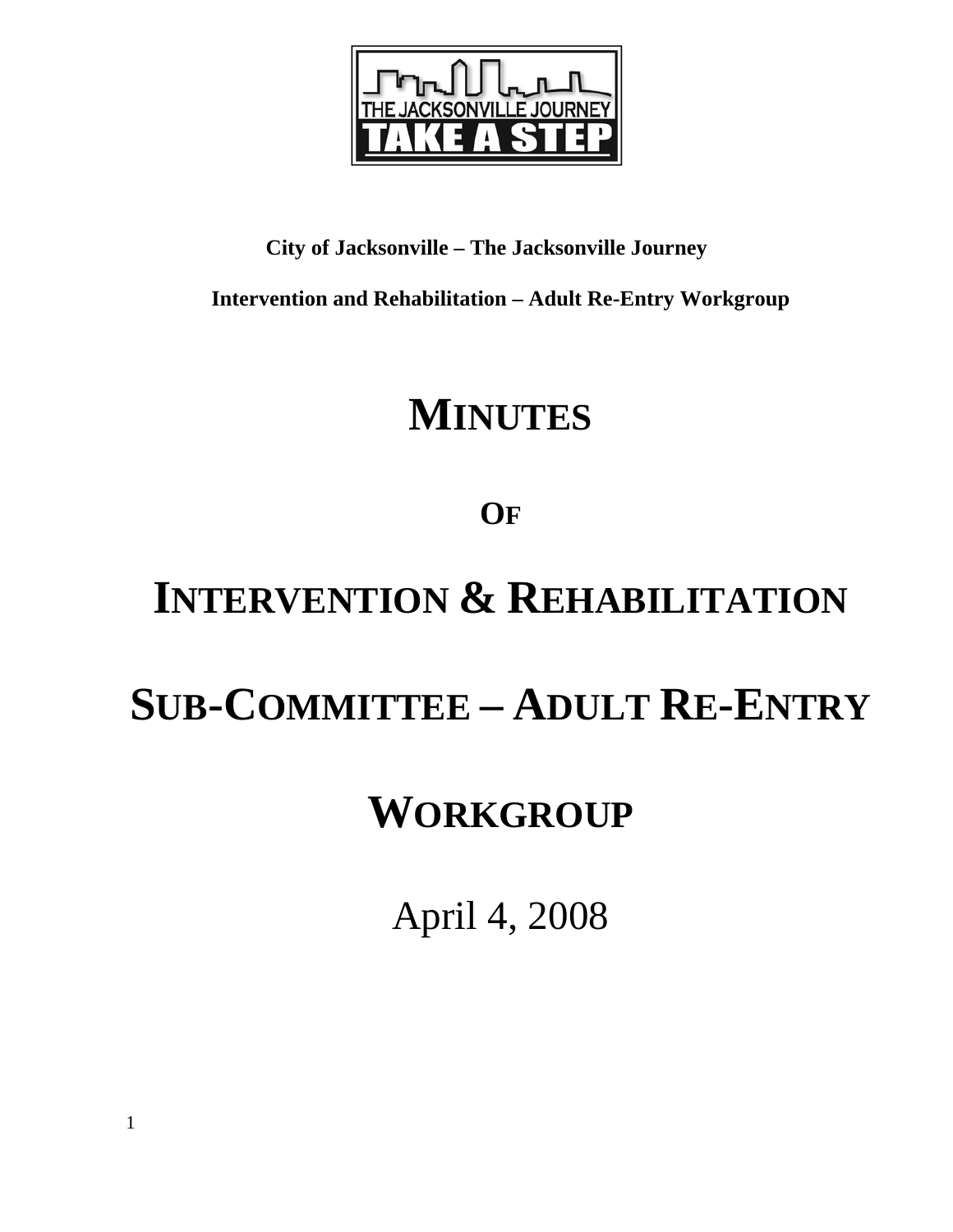#### **The Jacksonville Journey – Intervention & Rehabilitation**

#### **Sub-Committee – Adult Re-Entry Workgroup**

#### **April 4, 2008**

#### **1:00 p.m.**

**PROCEEDINGS before the Jacksonville Journey – Intervention & Rehabilitation Sub-Committee – Adult Re-Entry Workgroup, taken on Friday, April 4, 2008, Edward Ball Building, 8th Floor – 214 N. Hogan Street, Jacksonville, Duval County, Florida commencing at approximately 1:00 p.m.** 

**Intervention & Rehabilitation Sub-Committee – Adult Re-Entry** 

**Workgroup** 

**Kevin Gay, Chair Director Gordon Bass, Member Michael Hallett, Member Wyllie Hodges, Member**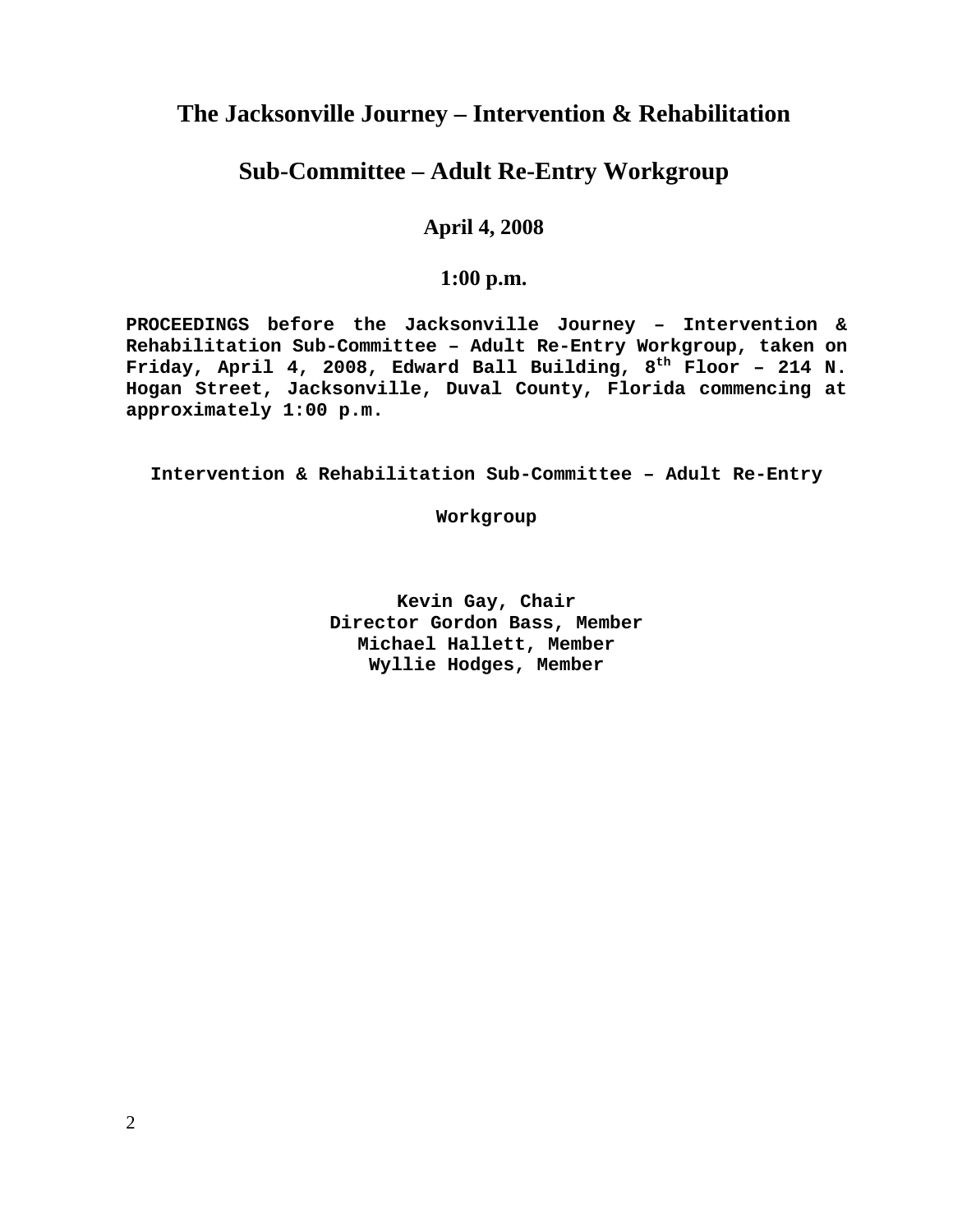#### **APPEARANCES**

#### **COMMITTEE CHAIRS & MEMBERS:**

KEVIN GAY, Chair MICHAEL HALLETT, Member WYLLIE HODGES, Member

#### **ABSENTEE MEMBERS:**

DIRECTOR GORDON BASS, Member

#### **STAFF:**

LYNN RIX

#### **OTHERS PRESENT:**

CATHY CHADEAYNE BINGHAM PARKINSON WILLIAM STRUBBE LARRY MCCLENDON TONYAA WEATHERSBEE WES SAVAGE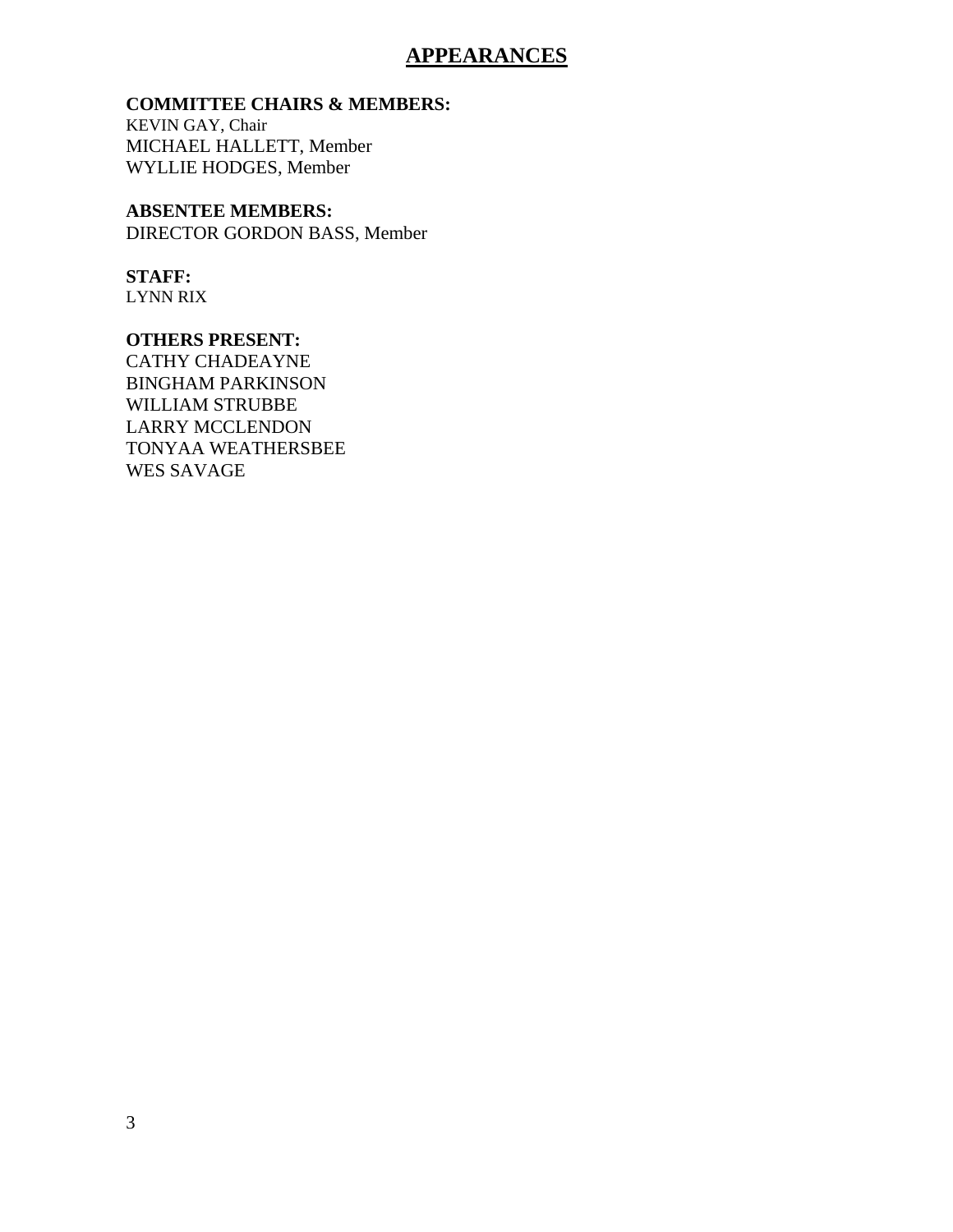#### **PROCEEDINGS**

April 4, 2008

Intervention and Rehabilitation Sub-Committee – Adult Re-Entry 1:00 p.m.

**Call to Order and Comments.** Chairman Gay called the meeting to order at 1:10 pm

**Purpose of Meeting.** To finalize recommendations to be presented to the full Intervention and Rehabilitation Sub-Committee on Monday, April 7, 2008. Ginny Walthour gave out a sample of the recommendation format. The format was discussed including the need for specifics and financial information. Ms. Walthour will work with Chairman Gay to get the final recommendations into the proper format.

Discussion then moved to proposed ordinance 2008-133 which was introduced to city council by Kevin Hyde. It was ultimately decided that the ordinance goes beyond the purview of this workgroup and they could neither stand for it or against it as a whole. It was decided to include the wording the workgroup prefers in their recommendations.

After much discussion the following 7 recommendations were decided upon:

4 **RECOMMENDATION 1:** Recommend the establishment and further development of a Portal providing re-entry services for ex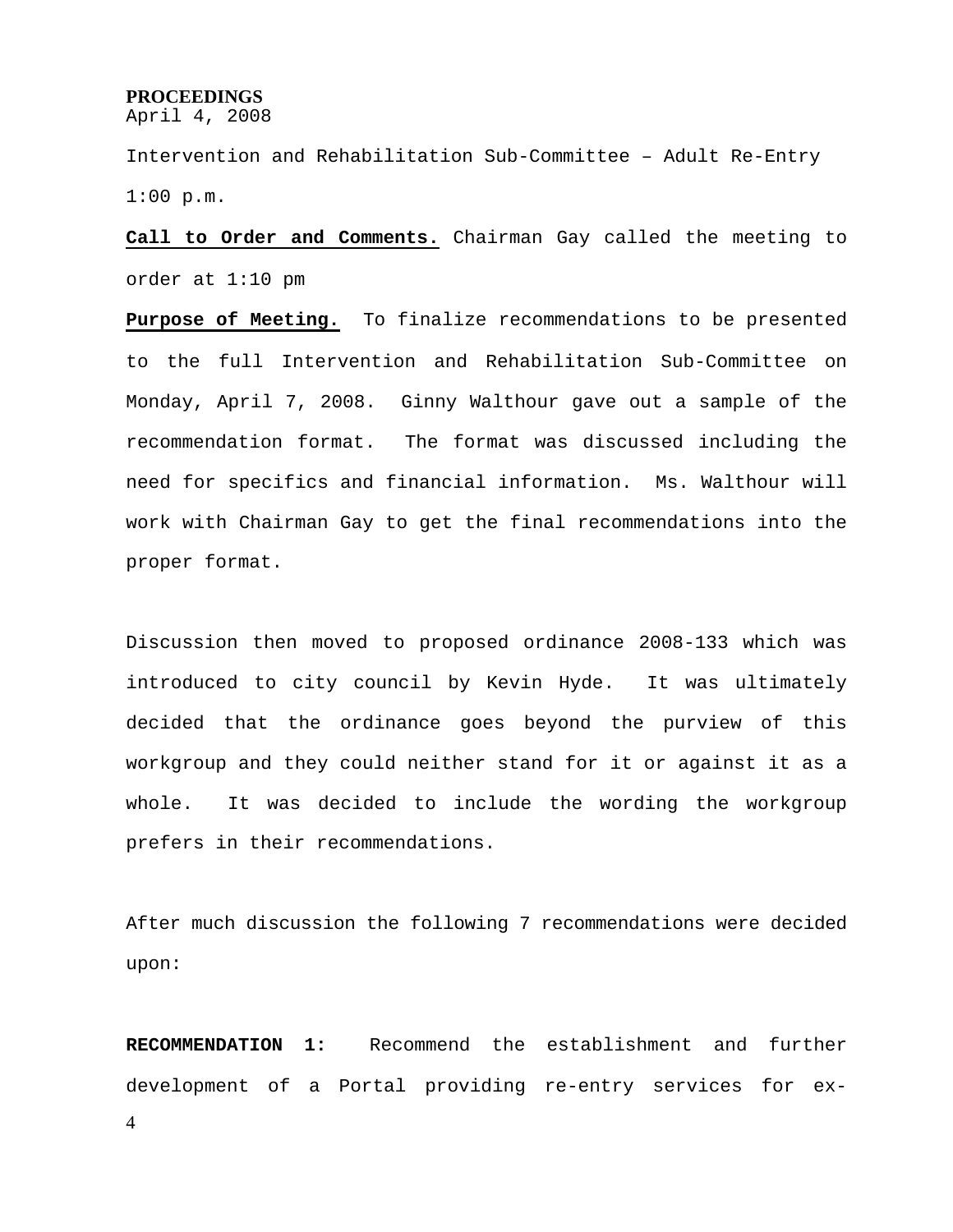offenders. Cathy Chadeayne will provide financial information for this recommendation.

**RECOMMENDATION 2:** Recommend expanding re-entry programs particularly attached to employment providing benefits such as Operation New Hope and Ready4Work to mitigate housing and other needs of ex-offenders and prevent recidivism.

**RECOMMENDATION 3:** Reach out and identify community leaders with whom Jacksonville Journey must partner and use community centers to reach citizens in areas of highest need.

**RECOMMENDATION 4:** Recommend the City of Jacksonville make specific efforts to hire ex-offenders.

**RECOMMENDATION 5:** Make direct efforts to lobby employers to hire ex-offenders.

**RECOMMENDATION 6:** Explore opportunity to expand re-entry services to the pre-trial population giving judges another disposition option other than the pre-trial unit for those with non-violent charges who cannot "bond out". This would additionally help mitigate jail costs.

**RECOMMENDATION 7:** Expand operation of Drug Court and/or Re-Entry Court, a proven judicial practice that saves money and prevents recidivism.

The meeting was adjourned at 3:30 p.m.

#### **2. Action Items**

None.

#### **3. Discussion Items**

None.

5